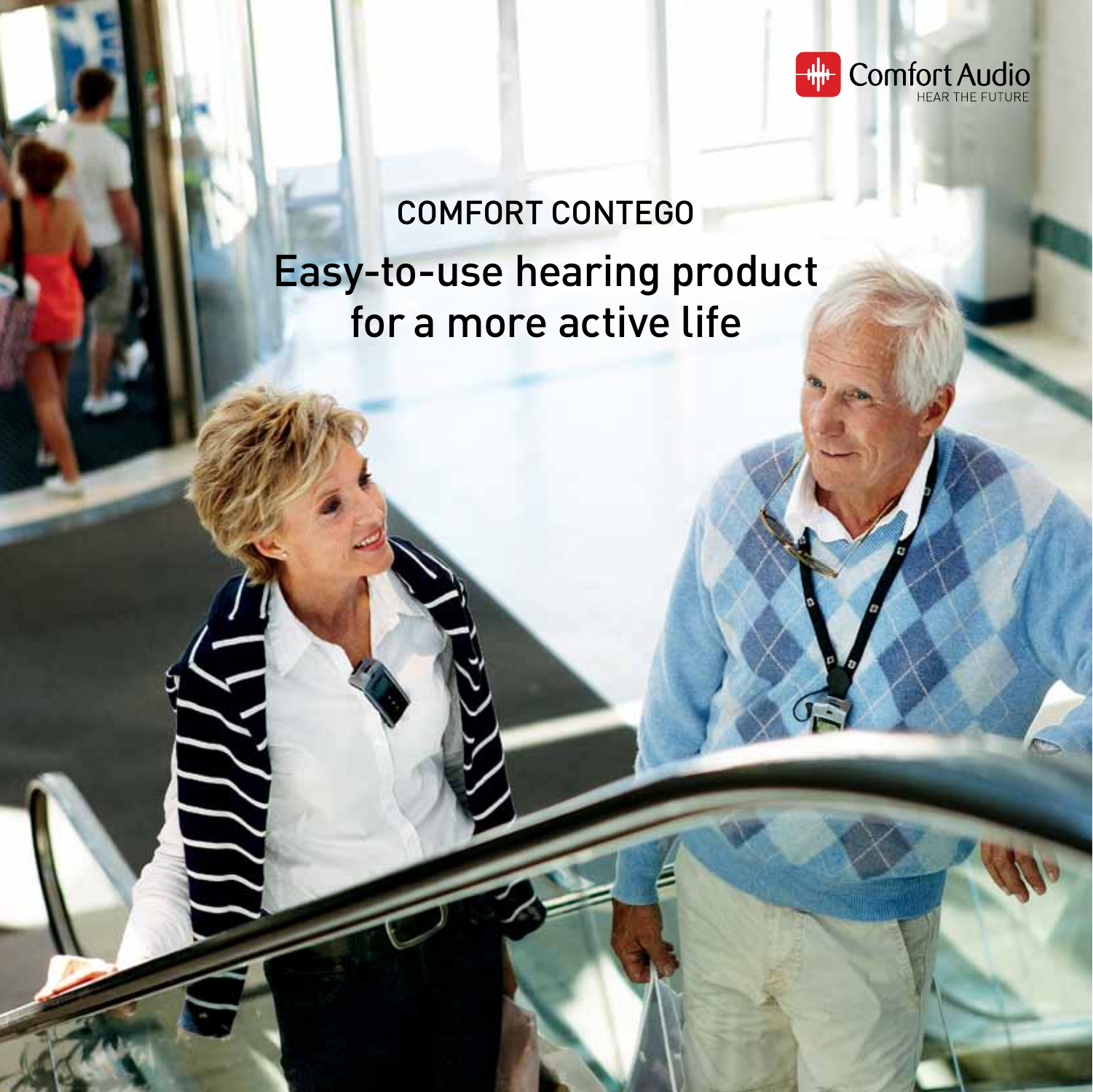### It is easy to adjust my Comfort Contego to whatever situation I am in.

Gertrud and I travel a lot, and it is such a joy now to be able to sit and chat during our travels. In the car the humming and engine noise is filtered out, and I can hear clearly what Gertrud is saying. It also feels very natural and it is great not having to ask her to repeat herself the whole time.

The Comfort Contego is simple to use and can easily be adjusted to whatever situation I am in, just by switching it from directional to omnidirectional mode. For instance, when we are eating dinner with friends and family, I simply set the microphone mode to omnidirectional and place the transmitter on the table to pick up speech. As I can hear what everyone is saying, I can follow and take part in conversations and discussions in a completely different way than before. When Gertrud and I are alone, she wears the transmitter clipped to her top, so when we go shopping or for a walk in the park we can easily talk while we are on the move. I wear the Comfort Contego around my neck in all situations, and this is why I appreciate its flexible and neat design.

Kjell, pensioner in Malmö, Sweden



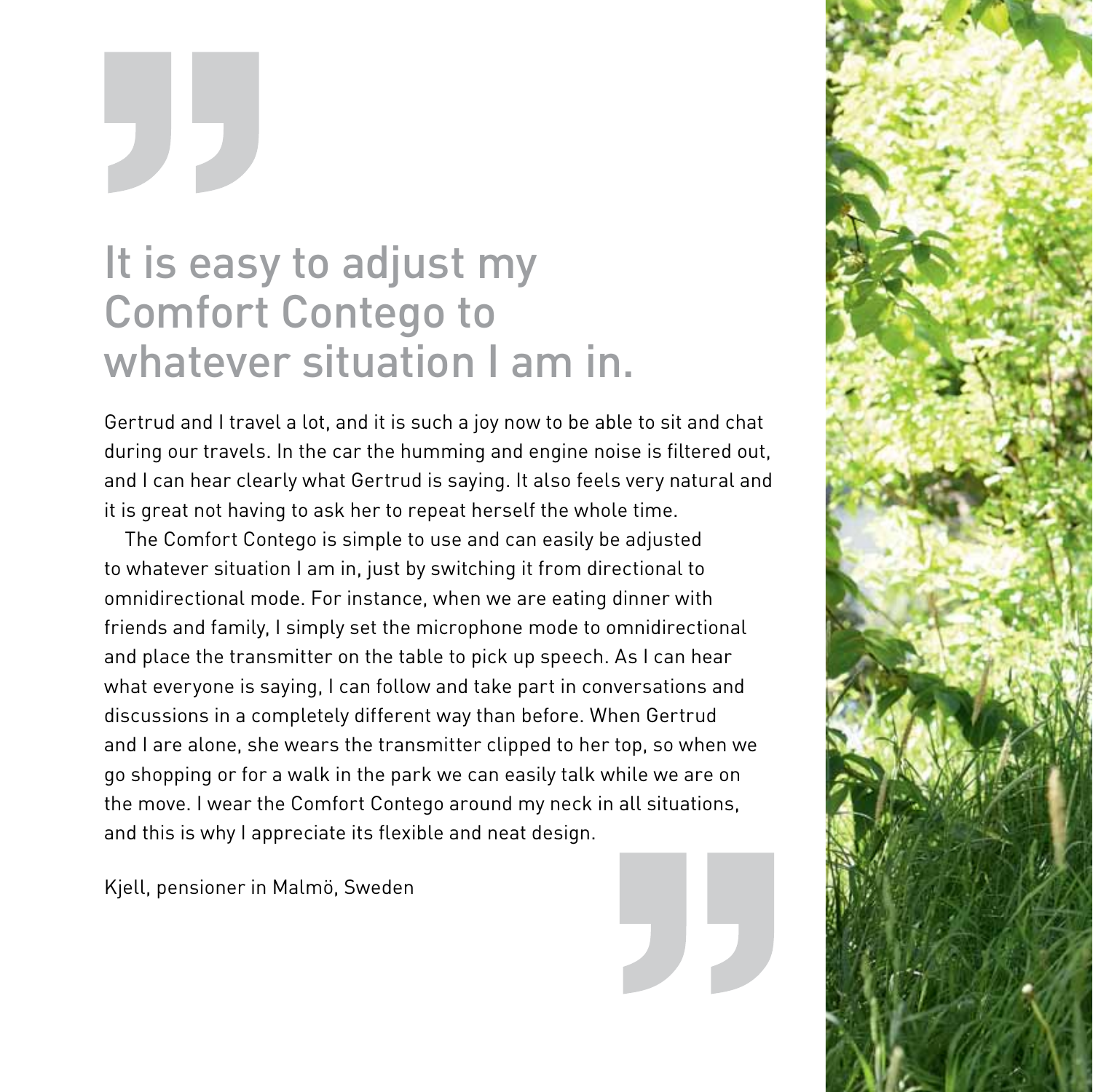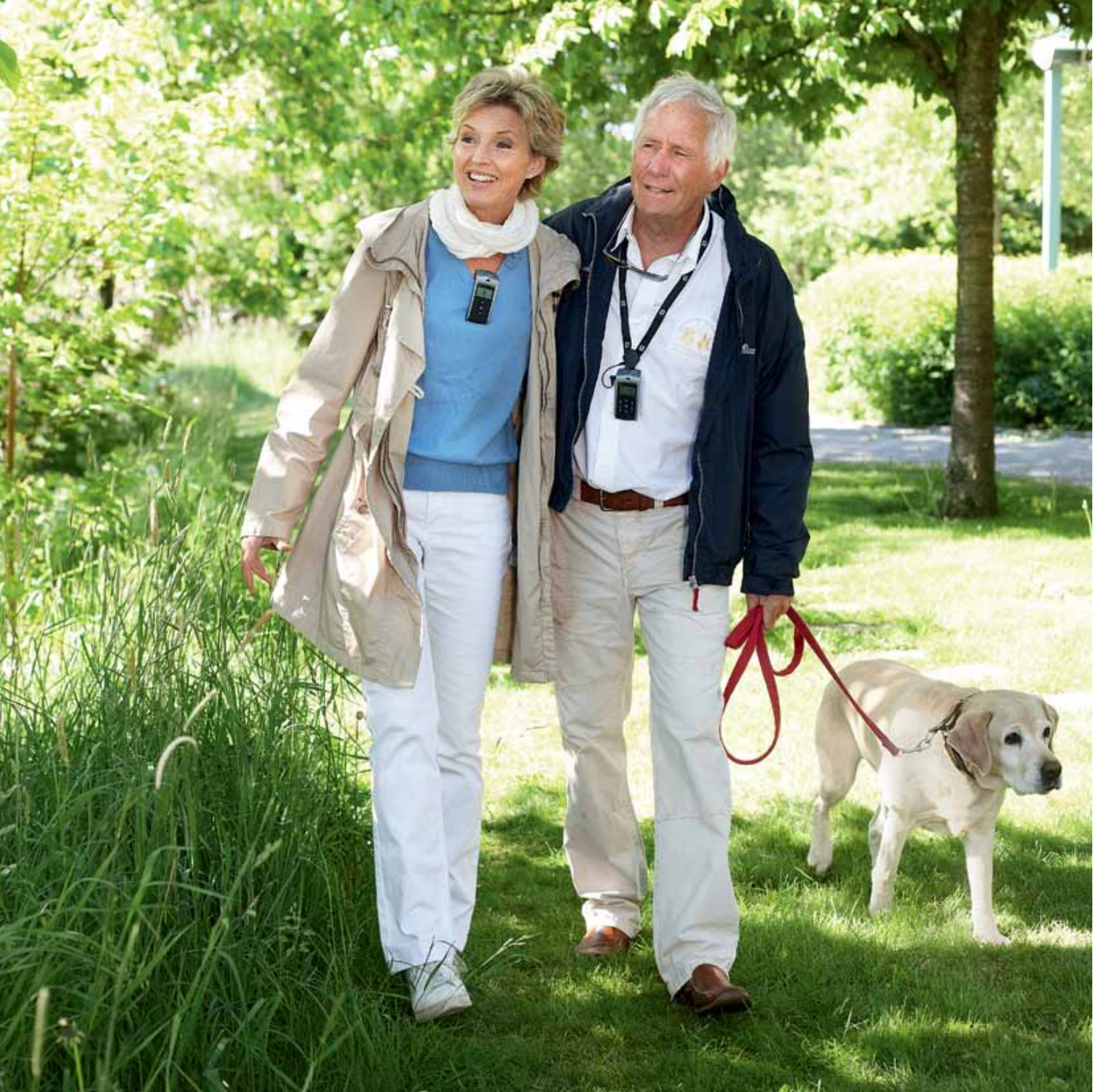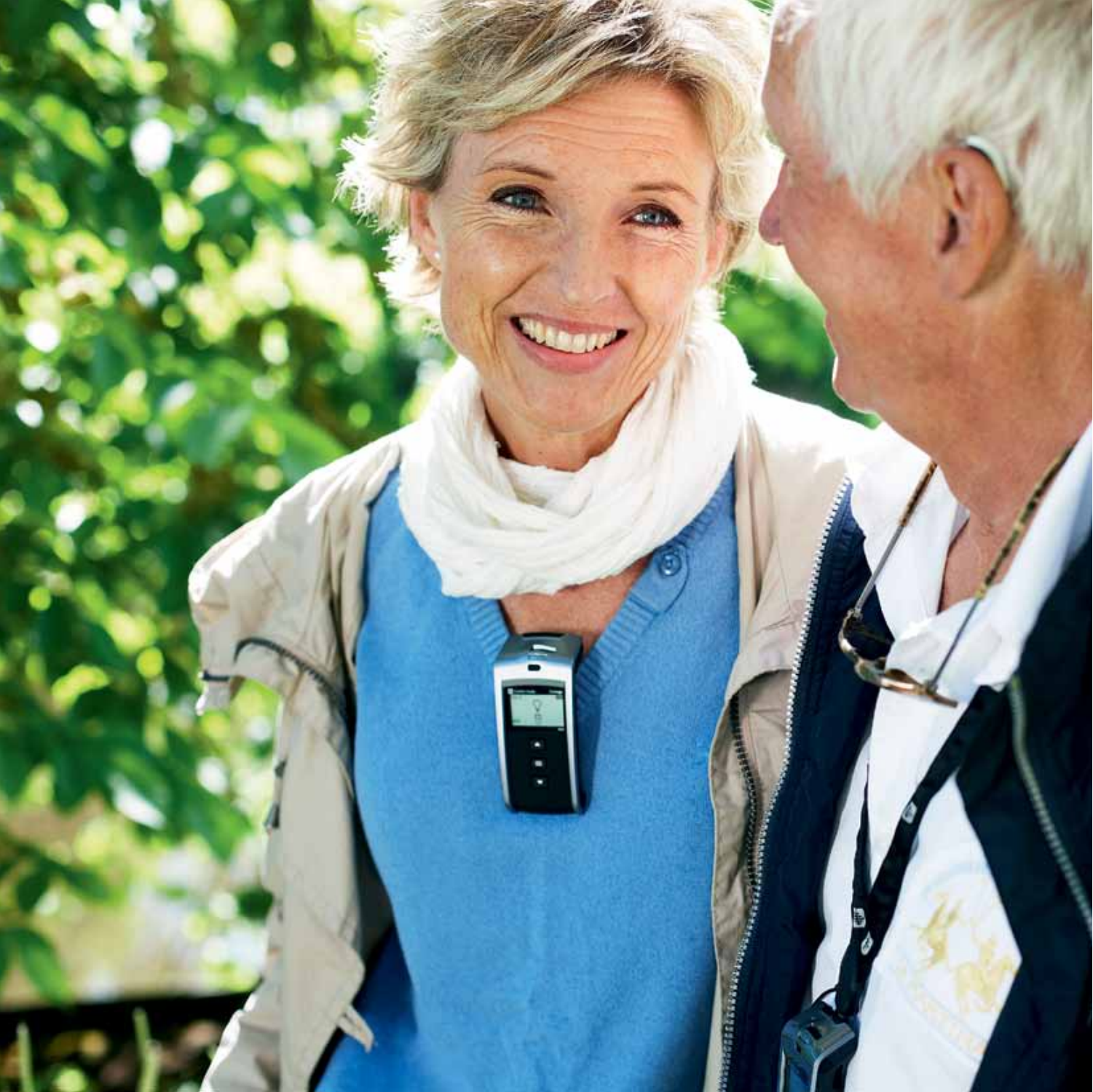### The new hearing product has made our lives easier.

We can now hold a conversation without any problem; it feels easy and natural. And it is wonderful not having to repeat oneself too many times. Communicating with family and friends has become so much easier. It used to be hard for Kjell to participate fully as there were many comments he did not catch. Now he can hear what everyone is saying, even when we are many people together. It is of course a big step forward for us both that he can enjoy other people's company just like the rest of us.

Kjell always takes his Comfort Contego with him when he leaves the house. I feel less anxious knowing that now he can hear the traffic and can tell for certain if a car is beeping its horn. We enjoy an active and outside life style, being out in the forest and the countryside, and our experience of nature has been enhanced. It is amazing that Kjell can now even hear the birds singing so we can enjoy it together.

When the Comfort Contego came into our lives it was in many ways a moment of realisation for me too, and it is fantastic how it has made it possible for Kjell to take a more active part in life.

Gertrud, partner to Kjell

Here, Kjell and Gertrud describe what a great help their equipment is in their everyday lives, as it is for many other satisfied Comfort Contego users. The people depicted are not those quoted.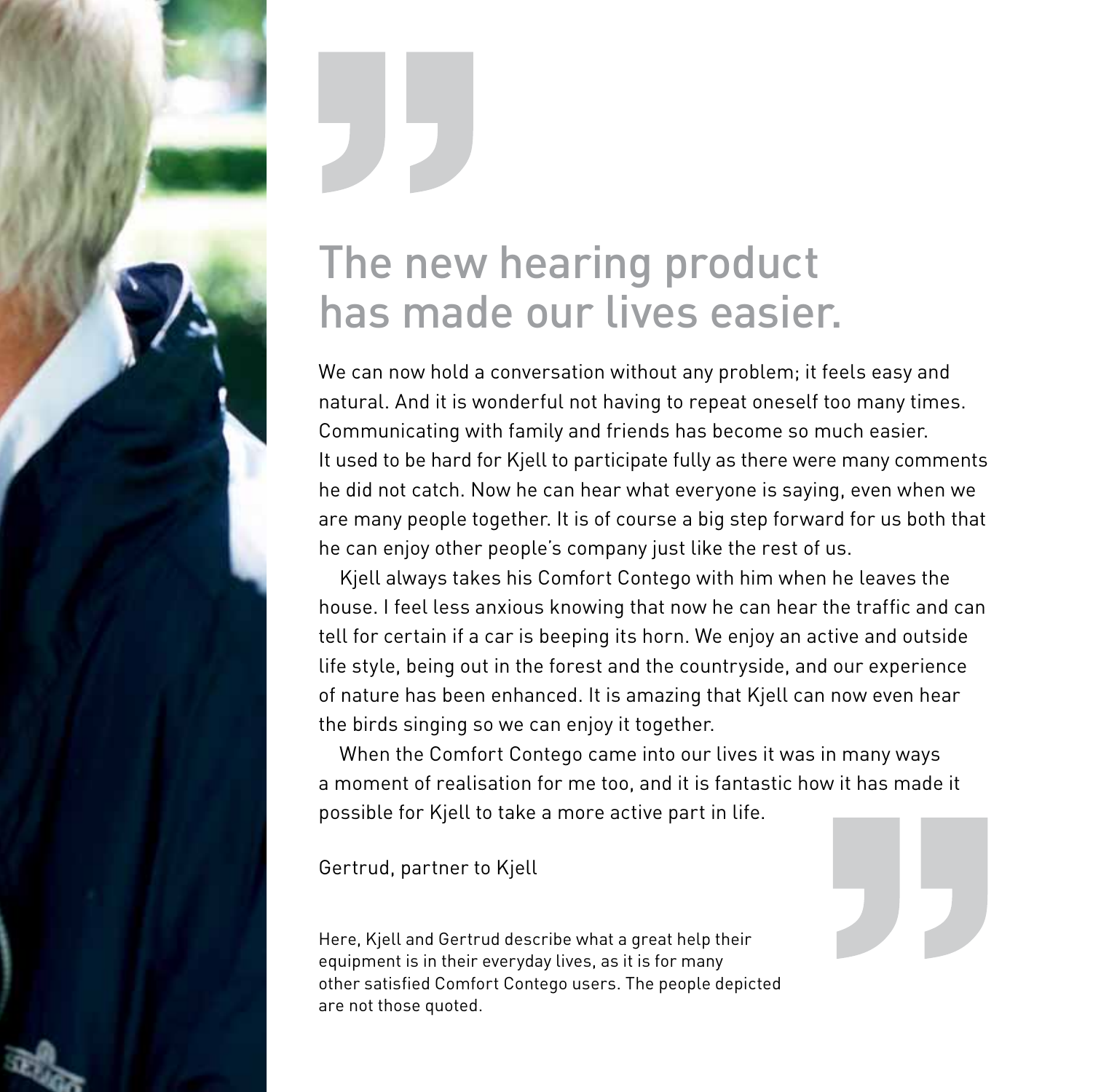The Comfort Contego uses a unique noise free digital radio transmission. It helps you catch the details of a conversation regardless of whether it is between many people or just a few.

### Seize the moment

There are times when you need extra help in addition to your hearing aid.

This is why we at Comfort Audio have developed the Comfort Contego, a digital wireless hearing product that helps people like you, with a hearing loss, to fully participate in all situations with family and friends. The Comfort Contego is flexible and can be used with a neck loop if you wear a hearing aid or can be used without hearing aids by using headphones. It is very simple to use, with its easy-to-operate volume controls and clear display. It is based on advanced technology giving you a whole new way to benefit from speech.

Comfort Audio was first in the world to develop digital hearing products. Early on we started researching into new ways of helping people with impaired hearing. Our dedicated work manifests itself in products with features that are unique in the industry, making us the world leader in technology.

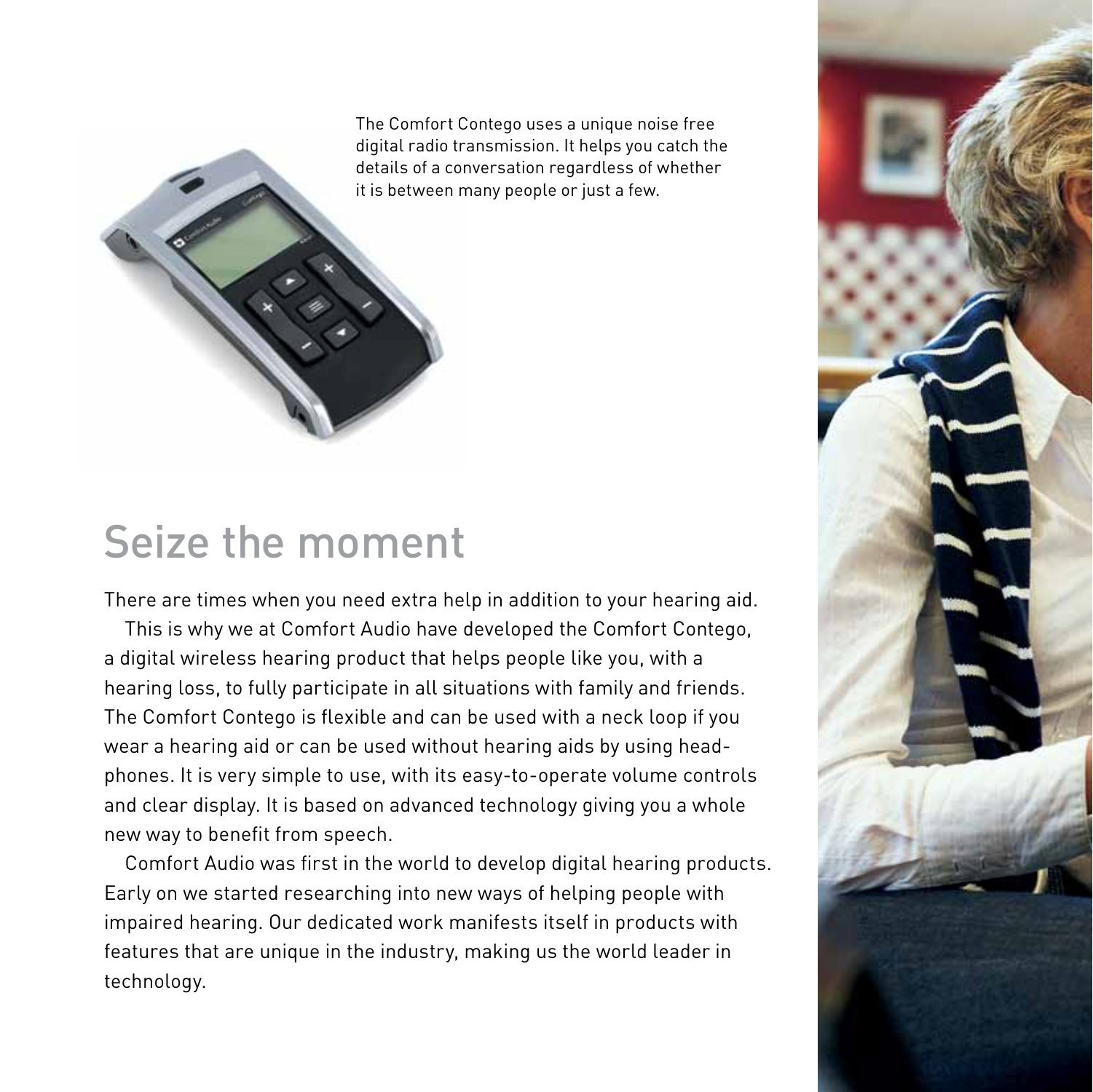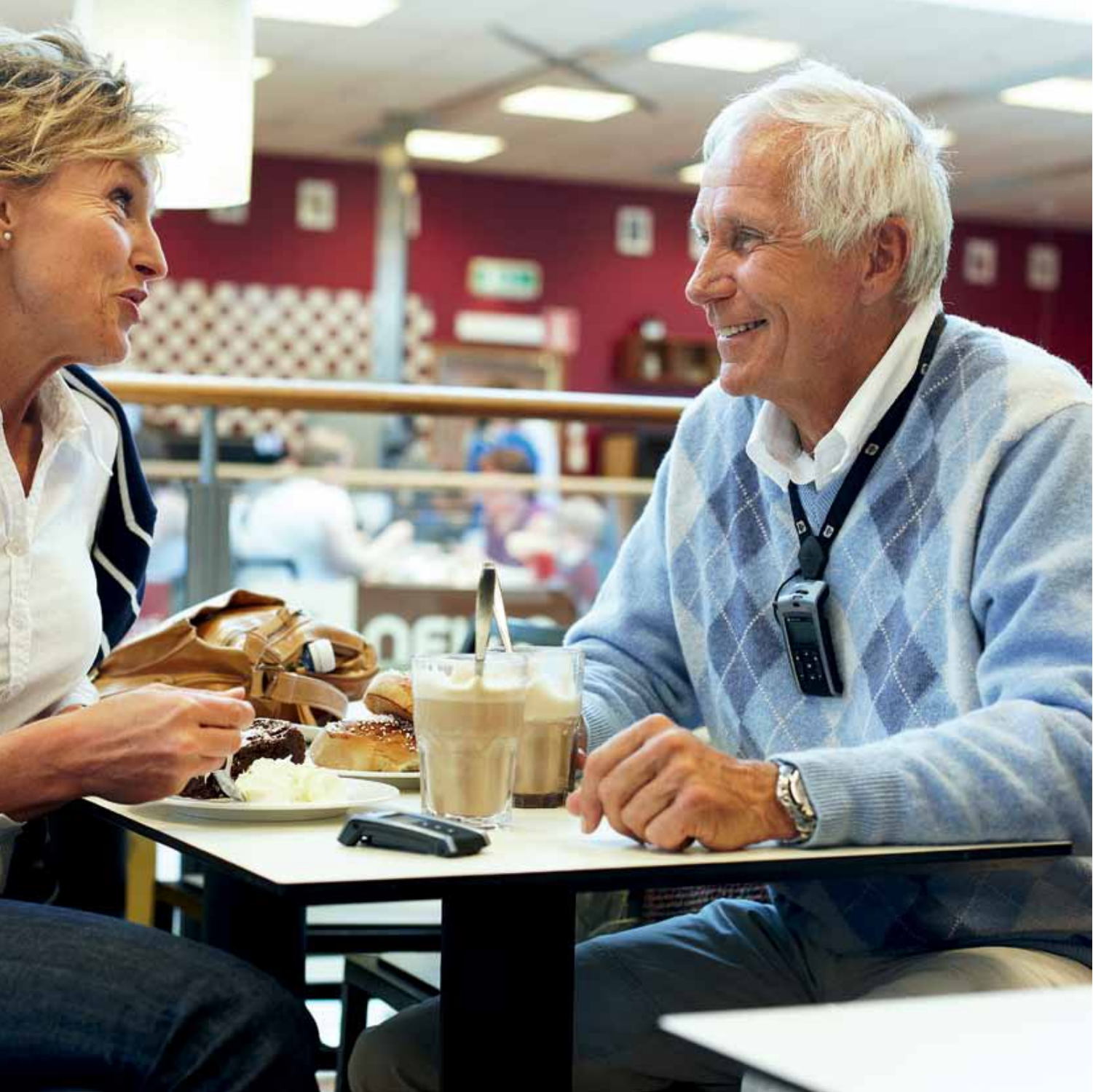The transmitter on the table picks up speech and send it to the receiver. Hearing what everyone is saying brings a feeling of joy and a sense of participation.

**Thew Page** 鬼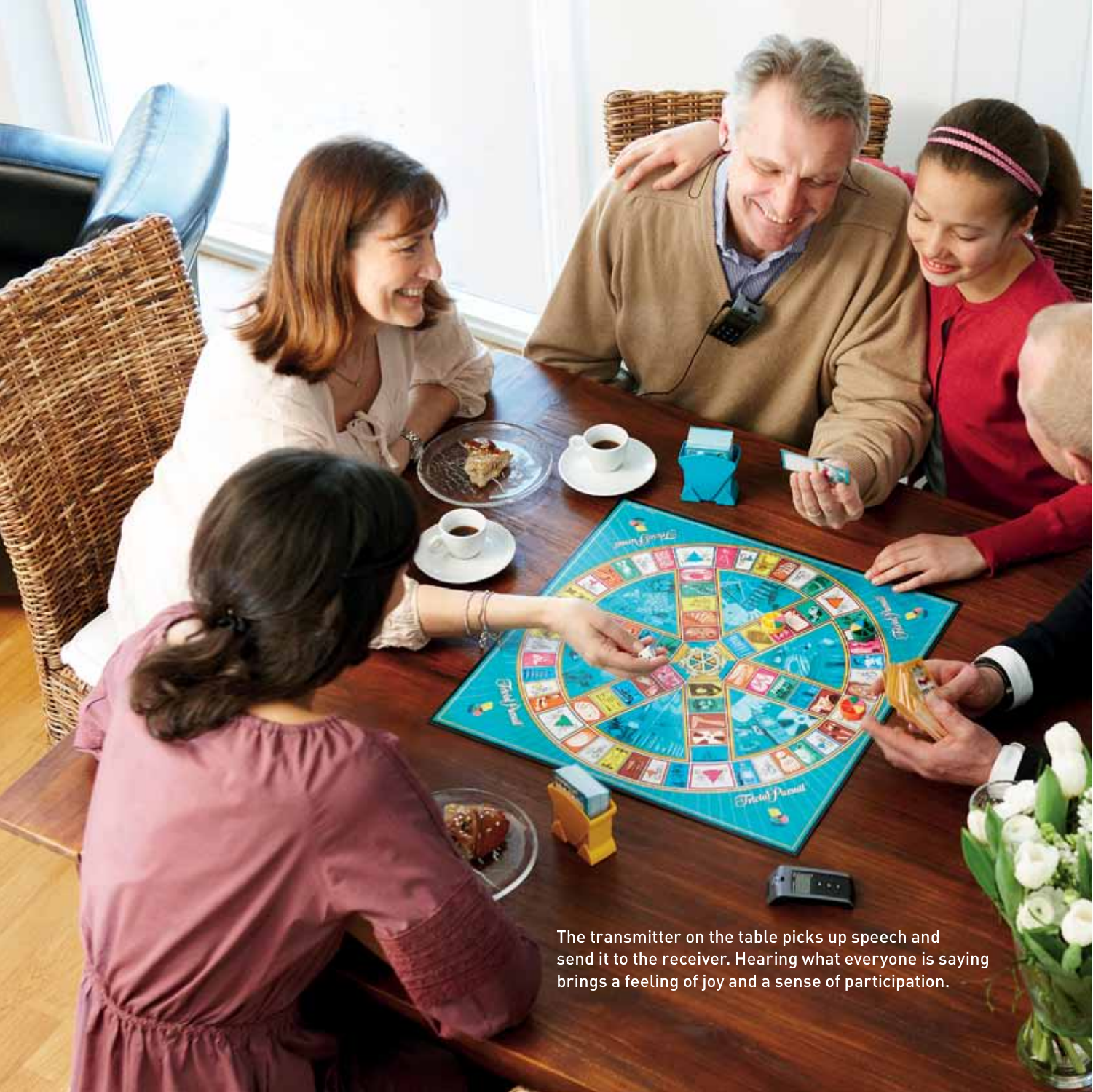### Try it out and experience the difference

The Comfort Contego consists of a transmitter and a receiver, both units are uniquely equipped with microphones. Unique digital radio transmission gives excellent sound quality with natural speech reproduction. Distracting noise from the background and transmission is reduced as a result of shorter listening distances, making speech more distinct.

We could talk for ages on the technology behind the Comfort Contego and what it can do for you. But only when you test it for yourself can you really understand how the Comfort Contego makes a difference and helps you to participate in all imaginable situations.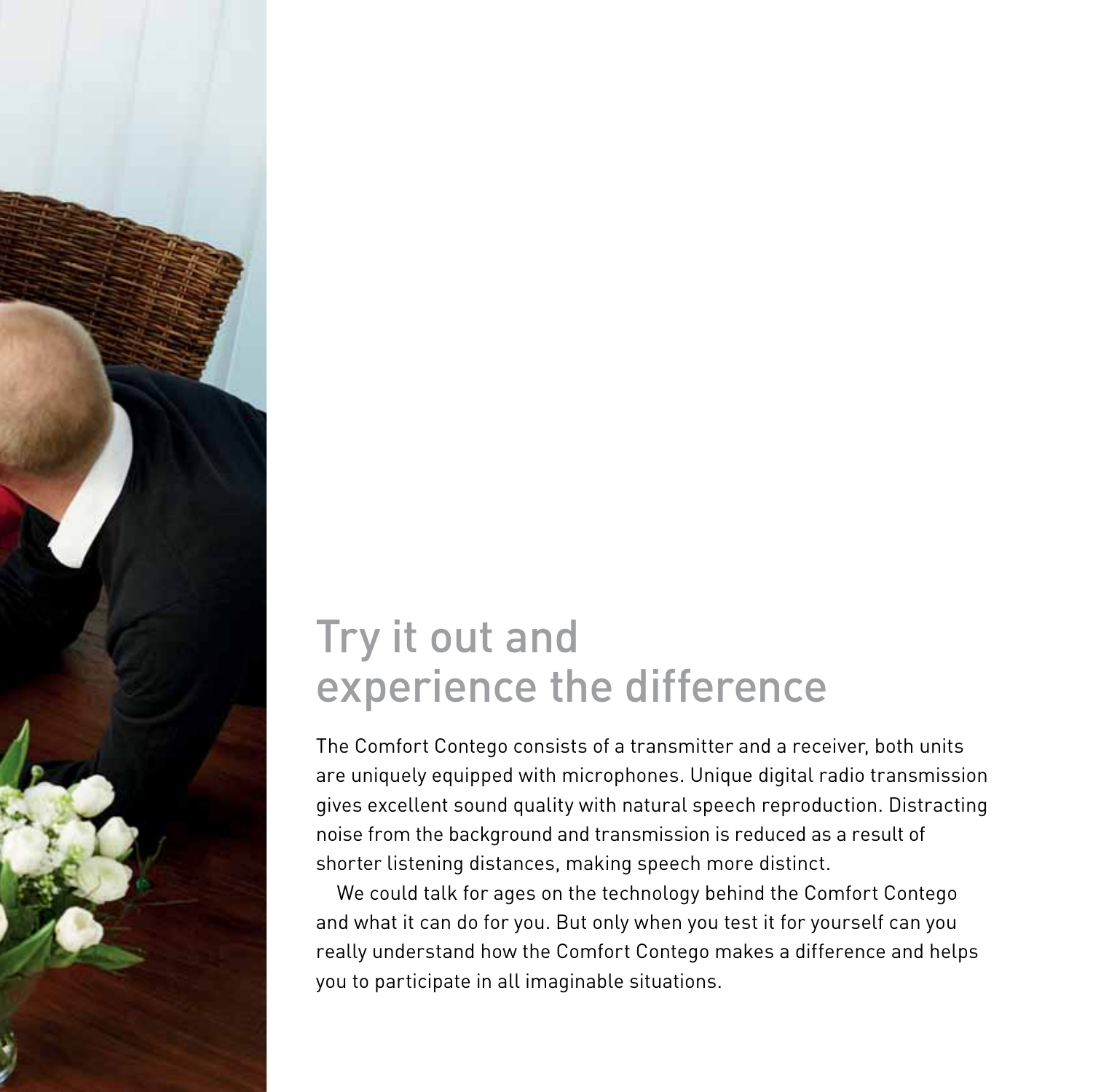If you have a hearing aid with a T-mode, you can use the Comfort Contego together with a neck loop. Otherwise you can use it with headphones or earplugs.

### Comfort Contego in different situations

You have your hearing product with you in many different situations and use it to participate in all conversations.

### Comfort Contego in brief:

- • Easy to use
- Excellent sound quality without time lag
- Clear display
- Eavesdrop secure
- Long operating time (up to 20 hours)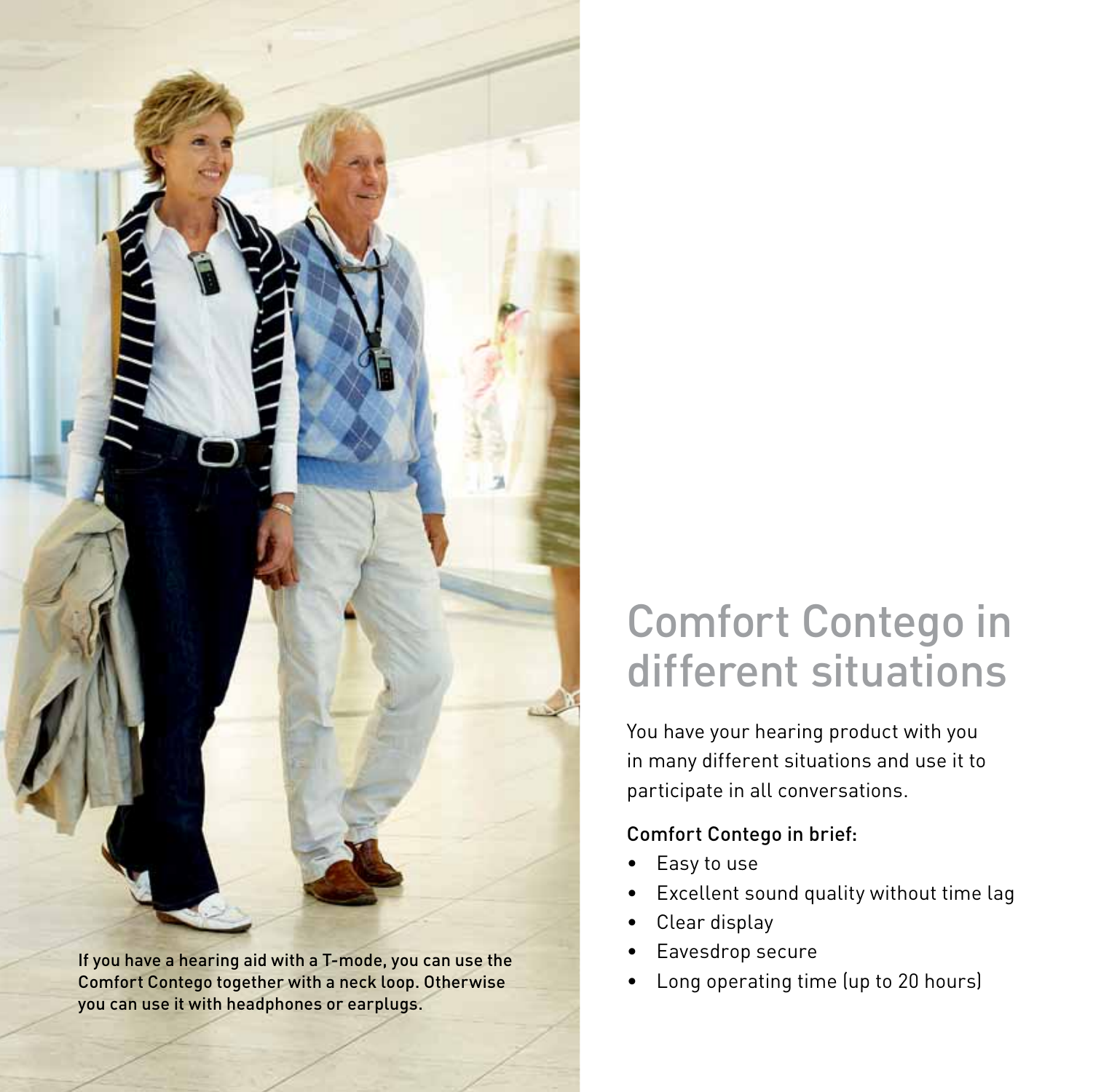





Watching TV **At home** 





On holiday





Shopping **At the dinner table** Malking Malking